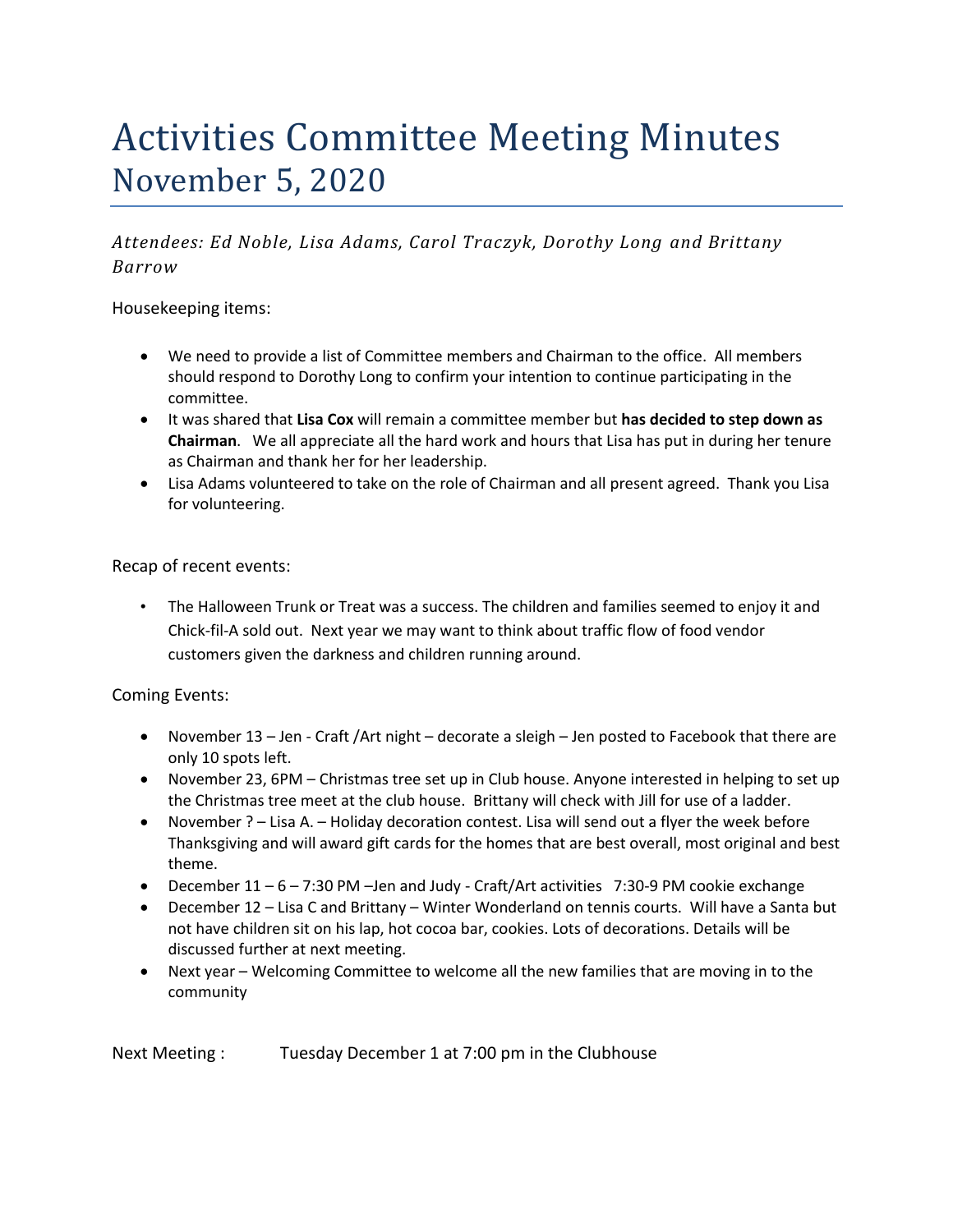Architectural Committee Minutes October 19, 2020 Page 1 of 4

### **19 OCTOBER 2020 MEETING MINUTES**

#### **ATTENDEES:**

Tim Kost, Architectural Committee Chair Ed Noble, Architectural Committee Vice-Chair Robert Middleton, Architectural Committee Member Richard Schoppet, Architectural Committee Member Brian & Cheryl Marchelewski, Association Members

#### **NOT IN ATTENDANCE:**

Richard Traczyk, Architectural Committee BOD Liaison **Bill Ekberg, Architectural Committee Member** John McClurken, Architectural Committee Member

**MINUTES –** Review of the September 21, 2020 minutes. Minutes were approved as submitted.

#### **FIELD REVIEW- NEW CONSTRUCTION FINAL INSPECTION:**

- *1. Lot 178, Section 5A, 535 Sleigh Drive. Bruce & Kendra Sigurdson, owners. Final Inspection in response to a notice of completion. Inspection performed by Tim Kost and Ed Noble.*
- *2. Lot 059, Section 1, 116 Greenwood Court. Melissa McGee, owner. Final Inspection in response to a notice of completion. Inspection performed by Tim Kost and Ed Noble.*

### **FIELD REVIEW – NEW CONSTRUCTION INITIAL INSPECTION:**

1. Lot 080, Section 4A, 208 Greenbriar Circle. Brian & Cheryl Marchelewski, owners. Application for building approval. Initial inspection performed by Tim Kost and Ed Noble. A motion was made to approve as submitted. The motion was seconded, and the motion was carried. Permit  $\# 256$  was issued on 10/22/2020.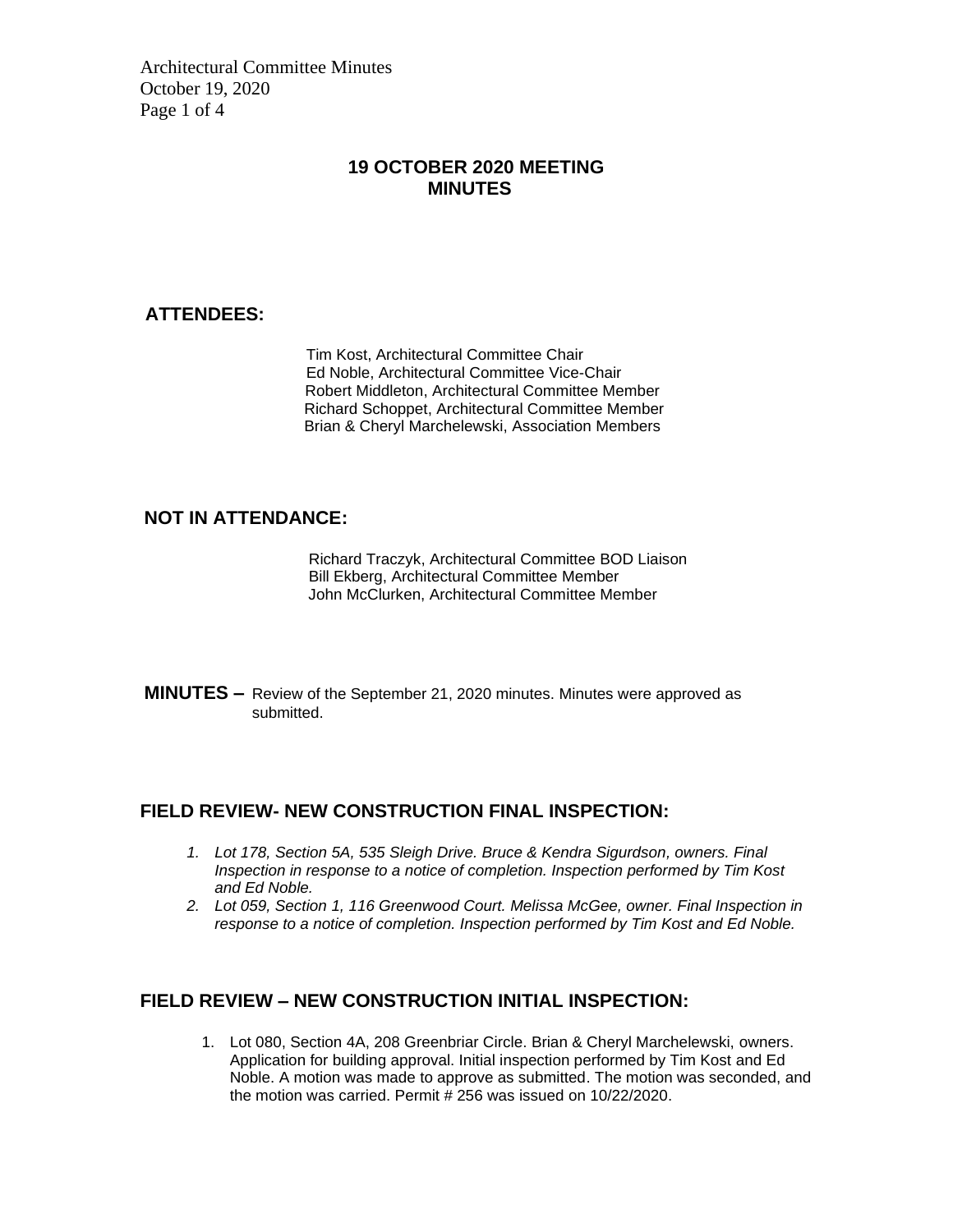Architectural Committee Minutes October 19, 2020 Page 2 of 4

### **FIELD REVIEW – DECKS, PATIO, AND PORCH:**

- 1. Lot 575, Section 10, 1015 W. Masters Drive. Andretta Towner & Jason Provost, owners. Request for approval of plans to replace to old stairs with a 6' x 6' deck landing and stairs using gray trex and trimmed in white. Will be adding a 10' X 35' brushed concrete patio in the back yard it will be 6" thick and will be light gray in color. Reviewed by Tim Kost and Ed Noble. A motion was made to approve as submitted. The motion was seconded, and the motion was carried. Permit # 257 was issued on 10/22/2020.
- 2. Lot 160, Section 6A, Southwood Drive. Kristina Miller, owner. Request for approval of plans to put a 16' x 12' trex deck with 2 steps down onto an 8' x 8' plat and stairs off it leading down to the lake. Handrailing will be out wood and round black aluminum balusters. The color is brown & black called spiced rum. Reviewed by Tim Kost and Ed Noble. A motion was made to approve as submitted. The motion was seconded, and the motion was carried. Permit # 258 issued on 10/22/2020. Asking for a copy of Frederick County permit.
- 3. Lot 138, Section 1, 235 Lakeview Drive. Michael & Robin Frank, owners. Request for approval of plans to add onto the back of the home a 16' X 10' pressure treated deck and handrailing all natural in color. It will be 7' height above grade level. Reviewed by Tim Kost and Ed Noble. A motion was made to approve as submitted. The motion was seconded, and the motion was carried. Permit # 259 was issued on 10/22/2020.
- 4. Lot 012, Section 1B, 122 Lake Shore Drive. Carole Puckett, owner. Request for approval of plans to replace the 2 exciting decks to an  $8' \times 60'$  composite decking, stairs, and vinyl handrailing. The main level deck will have 8' x 30' roof built over it and using the same siding and shingles to match the home. Reviewed by Tim Kost and Ed Noble. Need color of composite. Saving till next meeting November 16, 2020.

### **FIELD REVIEW- EXTERIOR CHANGES:**

1. Lot 079, Section 4A, 207 Greenbriar Circle. Kathy Oliver, owner. Request for approval to plans to install a 36" door on the left side of the house for another exit. Will be paint light blue in color to match the front door. Reviewed by Tim Kost and Ed Noble. A motion was made to approve as submitted. The motion was seconded, and the motion was carried. Permit # 260 was issued on 10/22/2020.

### **FIELD REVIEW- ACCESSORY STRUCTURE:**

1. Lot 079, Section 1, 104 Sunset Circle. Jack Sperry, owner. Request for approval of plans to install a 14' x 10' storage shed with 6-foot walls, double doors, and 2 windows**.** Painting it gray with clay trim and will have a black metal roof. Asking for 5' variance in the rear. Reviewed by Tim Kost and Ed Noble. A motion was made to approve as submitted. The motion was seconded, and the motion was carried. Permit # 261 was issued on 10/22/2020.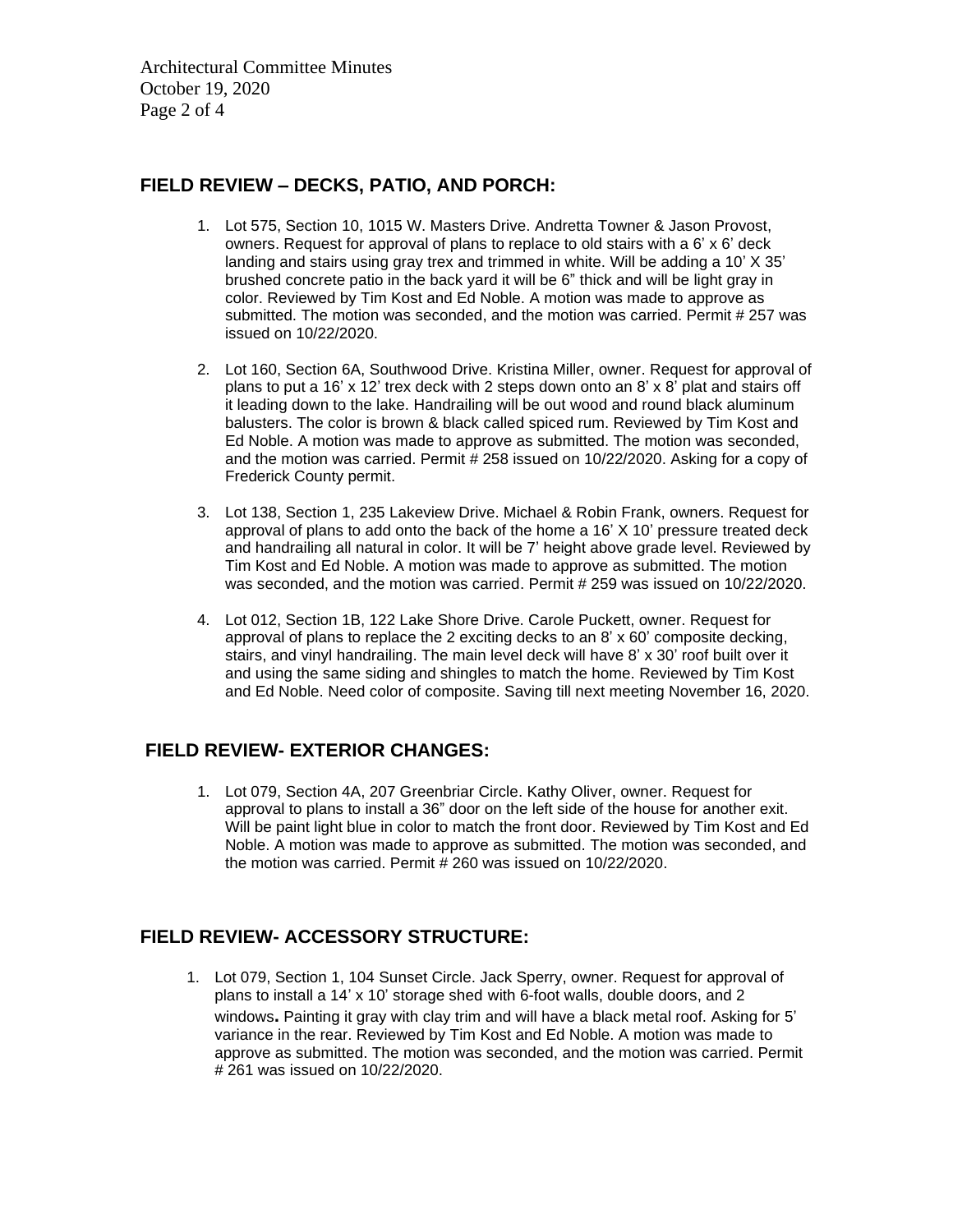Architectural Committee Minutes October 19, 2020 Page 3 of 4

- 2. Lot 333, Section 2, 619 Lakeview Drive. Dustin Terry, owner. Request for approval of plans to remove exciting portico on the front entrance of the home and replace with wood frame, post, and railing. It will either have shingles to match the home or a black metal roof. Reviewed by Tim Kost and Ed Noble. A motion was made to approve as submitted. The motion was seconded, and the motion was carried. Permit # 262 was issued on 10/22/2020.
- 3. Lot 035, Section 1, 152 Lake Holiday Road. Robert Qualkinbush, owner. Request for approval of plans to install 8' x 10' storage shed built out of T1-11 and paint it to match the home. Reviewed by Tim Kost and Ed Noble. A motion was made to approve as submitted. The motion was seconded, and the motion was carried Permit # 263 was issued on 10/22/2020.

### **FIELD REVIEWS-RESALES:**

*.*

- 1. *Lot 1247, Section 5B, 398 S. Lakeview Drive. Witchey, owner. Resale inspection performed by Tim Kost and Ed Noble. No discrepancies noted.*
- 2. *Lot 295, Section 2, 602 Lakeview Drive. Smith, owner. Resale inspection performed by Tim Kost and Ed Noble. No discrepancies noted.*
- 3. *Lot 1225, Section 5B, 145 Waterside Lane. Gaffney, owner. Resale inspection performed by Tim Kost and Ed Noble. No discrepancies noted.*
- 4. *Lot 547, Section 10, 207 Country Club Drive. Sullivan, owner. Resale inspection performed by Tim Kost and Ed Noble. No discrepancies noted.*
- 5. *Lot 355, Section 2, 633 Lakeview Drive. Battino, owner. Resale inspection performed by Tim Kost and Ed Noble. No discrepancies noted.*
- 6. *Lot 164, Section 8A, 103 Woodlands Lane. Rowley, owner. Resale inspection performed by Tim Kost and Ed Noble. Two discrepancies noted house numbers covered by bushes and hand drawn site plan.*
- 7. *Lot 117, Section 1, 107 Sunset Circle. Becker, owner. Resale inspection performed by Tim Kost and Ed Noble. No discrepancies noted.*
- 8. *Lot 525, Section 3A, 1206 Lakeview Drive. Setzer, owner. Resale inspection performed by Tim Kost and Ed Noble. (RUSH) One discrepancy noted has a double flue 1 screened and 1 not.*

### **FIELD REVIEWS – TREE REMOVAL REQUESTS:**

- *1. Lot 254, Section 2, 401 Masters Drive. Downs, owner. Request for approval of plans to remove one (1) tree dead, diseased. Reviewed by Tim Kost and Ed Noble. Approved and permit issued on 9/23/2020. Permit # 249*
- *2. Lot 437, Section 3A, 1003 Lakeview Drive. McCarty, owner, Request for approval of plans to remove two (2) trees leaning, dead, and diseased. Reviewed by Tim Kost and Ed Noble. Approved and permit issued on 10/1/2020. Permit # 253*
- *3. Lot 188, Section 2, 104 Par Court. Renner, owner. Request for approval of plans to remove two (2) trees crowding to allow proper growth. Reviewed by Tim Kost and Ed Noble. Approved and permit issued on 10/1/2020. Permit # 252*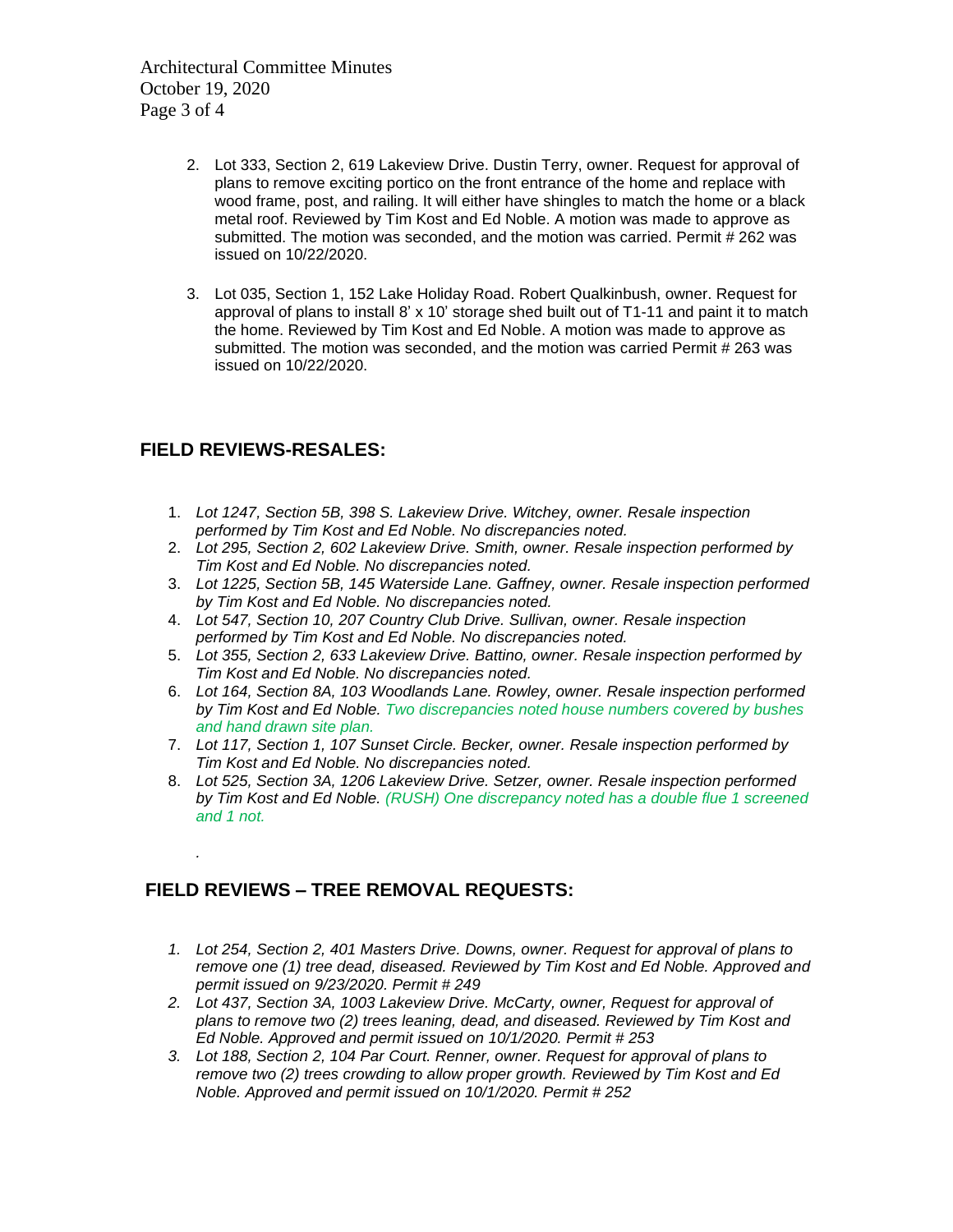Architectural Committee Minutes October 19, 2020 Page 4 of 4

- *4. Lot 500, Section 10, 114 Country Club Drive. Gilmore, owner. Request for approval of plans to remove two (2) trees dead and diseased. Reviewed by Tim Kost and Ed Noble. Approved and permit issued on 10/1/2020. Permit # 250*
- *5. Lot 158, Section 8A, 108 Woodlands Lane. Hutchins, owner. Request for approval of plans to remove three (3) trees location, dead, and diseased. Reviewed by Tim Kost and Ed Noble. Approved and permit issued on 10/1/2020. Permit # 254*
- *6. Lot 138, Section 1, 235 Lakeview Drive. Frank, owner. Request for approval of plans to remove one (1) tree dead and diseased. Reviewed by Tim Kost and Ed Noble. Approved and permit issued on 10/1/2020. Permit # 251*
- *7. Lot 108, Section 1, 107 Carolyn Drive. Reed, owner. Request for approval of plans to remove five (5) trees leaning, dead, and diseased. Reviewed by Tim Kost and Ed Noble. Approved and permit issued on 10/12/2020. Permit # 255*
- *8. Lot 181, Section 8A, 112 Greenleaf Drive. Orman, owner. Request for approval of plans to remove two (2) trees dead and diseased. Reviewed by Tim Kost and Ed Noble. Approved and permit issued on 10/*
- *9. Lot 310 & 311, Section 2, 247 Sunset Circle. Rutherford, owner. Request for approval of plans to remove three (3) trees location, dead, and diseased. Reviewed by Tim Kost and Ed Noble. Approved and permit issued on 10/*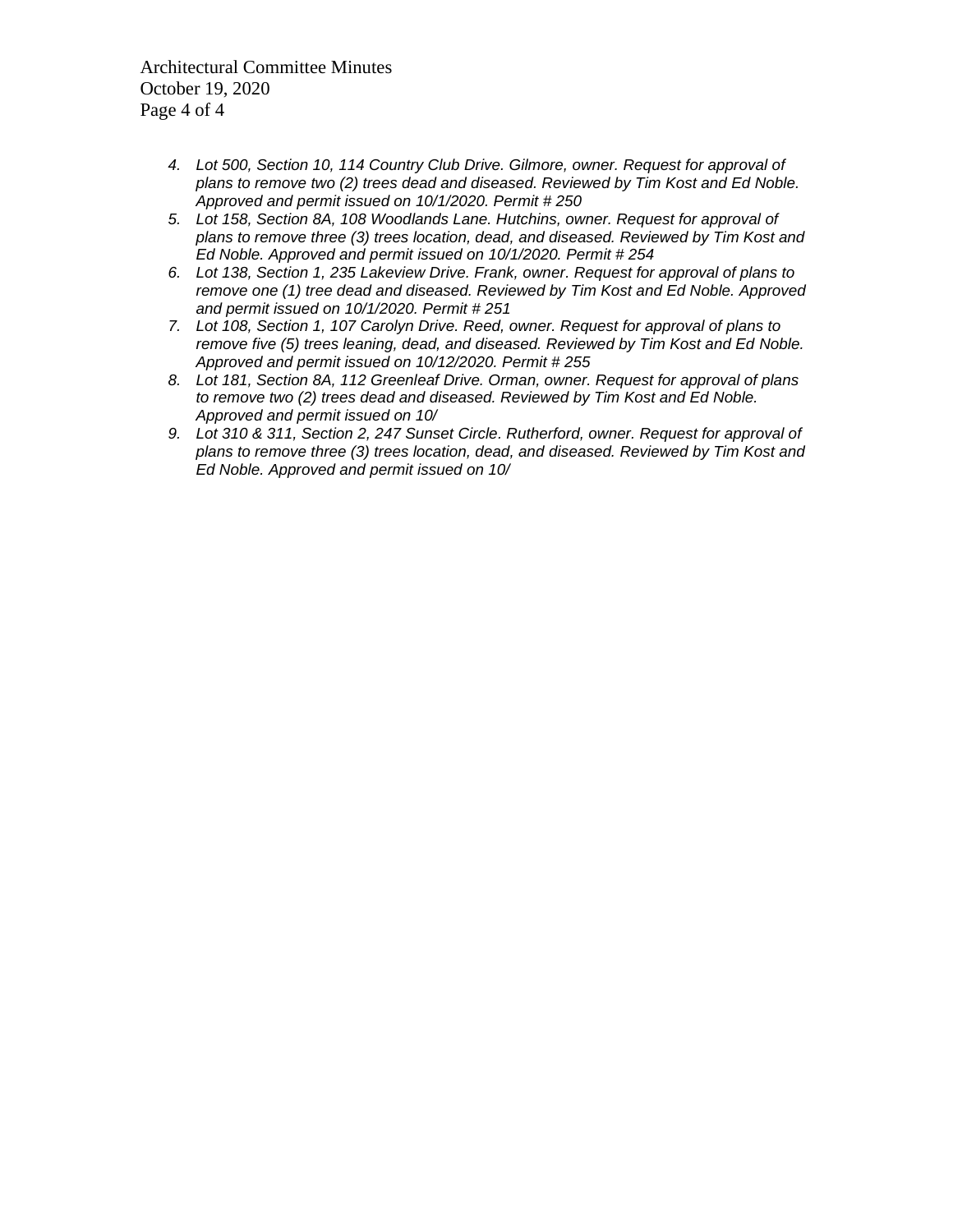### **Buildings and Grounds Minutes of October 12 and 19, 2020**

### **October 12:**

**Members in Attendance**: Frances Coates, James Coates, Elizabeth Hair, Phil McAllister, Robert Middleton, Diane Noble, Don Myers, Alex Perka, Pam Perka

The meeting was called to order at 10 A.M. by chair Alex Perka. With a quorum established, the minutes from the September meeting were approved. An update on the walking trails, the status of the RFP for clubhouse flooring, proposed opening of the dog park in Spring of 2021, and reminder of the annual meeting was given by James Coates, Board Liaison.

The committee discussed potential placement of the former bus stop shelter to be moved to Country Club Park, and this recommendation will be forwarded to Richard Traczyk, Board President. November newsletter articles are being held in abeyance.

Most of the meeting involved revising the suggested RFP for clubhouse flooring. Elizabeth Hair will take suggestions made by the committee, revise the original document, and present this to committee members to complete the proposed document. The committee will meet next Monday, October 19 to complete the process so that it may be presented to the Board of Directors for the October meeting.

Other issues discussed included plantings at the dog park, potential camera at the dog park, improving the ventilation system in the exercise room, and a dehumidifier for the downstairs area. The meeting was adjourned at 12:10 P.M.

### **October 19**

**Members in Attendance**: Frances Coates, James Coates, Elizabeth Hair, Robert Middleton, Diane Noble, Don Myers, Alex Perka, Pam Perka

The meeting was called to order at 10 A.M. by chair Alex Perka. The meeting involved finishing the revisions to the RFP for clubhouse flooring. With the mission completed, a Tab for the October 27 Board of Directors meeting will be submitted. The meeting was adjourned at 11:15.

Respectfully submitted, Pam Perka Secretary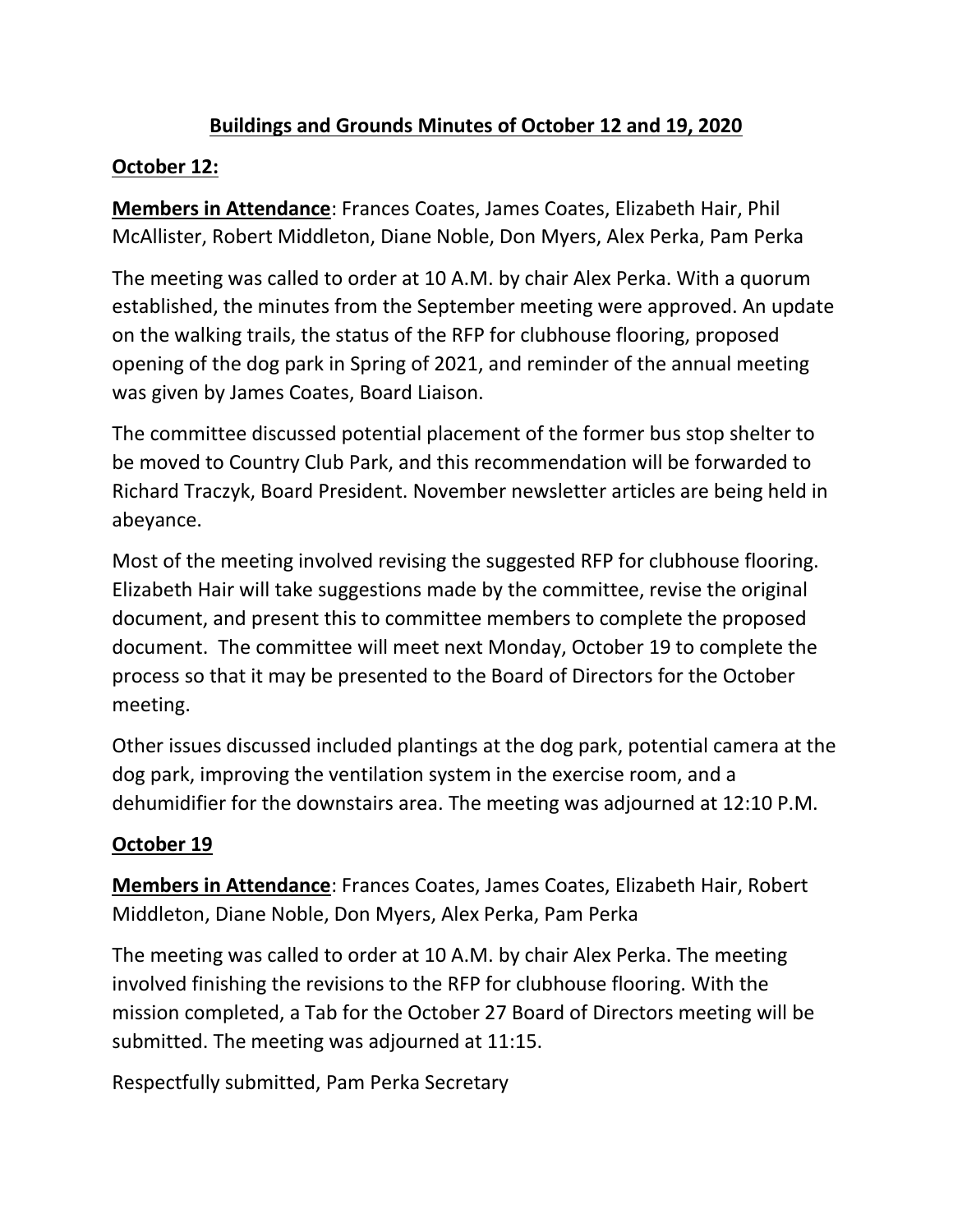# **Special Finance Committee Meeting**

## **August Minutes**

# **6:30 PM Tuesday, August 18, 2020**

**Chair:** Jarret Tomalesky

**Members Present:** Helen Carter, Jim Coates, John Martel, Pat Majewski, Butch Nesbit, Ed Noble, Jarret Tomalesky Richard Tracyk, Tom Wallace

### **Members Absent:** none

A quorum was established and the meeting was called to order at approximately 6:30 PM.

### **Approve meeting minutes**:

The July minutes were approved.

**Agenda:** Approve the agenda shown below:

FY2021 Budget final review prior to presenting to the Board.

In addition to the agenda, we had one of our members asking to be removed from our group,

Ken Newbraugh. Ken has been on the Finance committee for many years, and will be sorely missed. Additionally we added a new member, Darrell Melecher to the Finance committee.

We looked over the budget we have prepared and looked at the actual results from July and made no changes to the budget. John Martel will submit a tab to the board book for the budget.

The meeting adjourned at 7:30 PM. The next Finance Committee meeting will be on Tuesday, September 15 at 6:30 PM.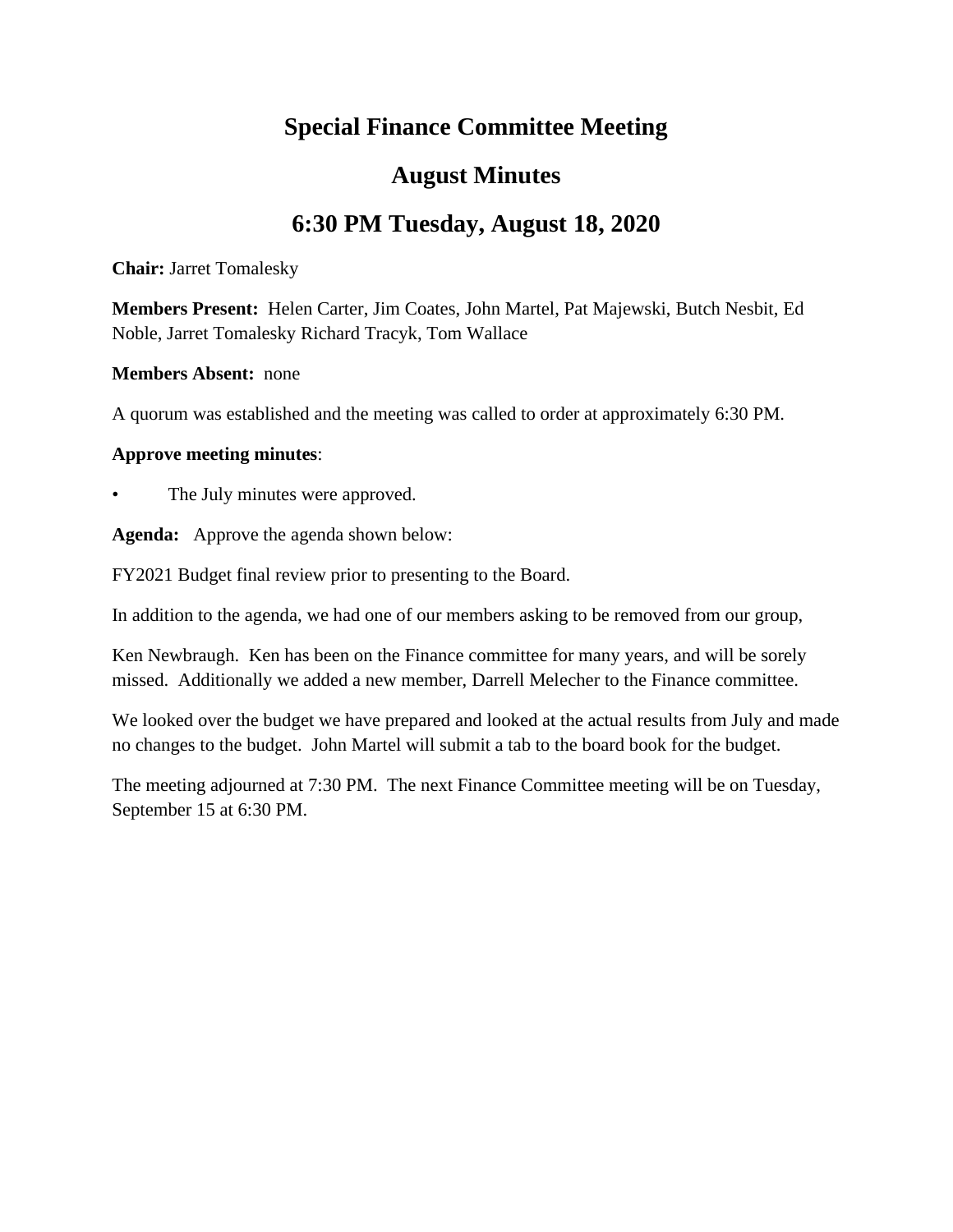### **Lake Holiday CC Lake Committee Minutes (Clubhouse and Zoom Meeting) October 08, 2020 7:00pm**

**2020 Meeting Schedule**: Jan 9, Feb 13, Mar 12, Apr 9, May 14, Jun 11, Jul 9, Aug 13, Sep 10, *Oct 8*, Nov 12, Dec 10 (as needed)

**Call in Number**: This is an in person and Zoom meeting – see instructions included in email for zoom or call-in

**Members:** Christopher Anderson, PJ Barbour, Marjorie Bohi, Judi Borcherding, Michelle Bradshaw, Mike Bradshaw, Brian Brown, Richard Church, Carol Demery, Tom Demery, Carisa Dueweke, Chris Dueweke, Greg Eckles, Karen Eckles, Matt Hahn, Terry Hardgrave, Steve Herring, JT Hesse, Barbara Hilder, Mike Hilder, Adele Imber, George Imber, Carleen Janke, Jim Janke, Cynthia Keefer, Eric Keefer, Karen Kimmel, Pat Majewski, Margaret McCulla, Jared Mounts, Jim Pagenkopf, Pat Pagenkopf, Rick Post, Wayne Poyer, Jon Reedy (Board Liaison), Kathy Ressler, Jack Sperry, John Stover, Linda Tite, Carol Traczyk, Ward Vaughan, Tony Zucker

**Members Absent for October 08:** Matt Hahn, Barbara Hilder, Cynthia Keefer, Eric Keefer, Rick Post, Wayne Poyer, Jon Reedy, Kathy Ressler, Linda Tite, Ward Vaughan, Tony Zucker

**Planned Absences for October 08:** Richard Church, Carol Demery, Tom Demery, Carisa Dueweke, JT Hesse, Adele Imber, George Imber, Carleen Janke, Jim Janke

#### **Members with 3 unexcused absences for August, September, and October:** n/a

**Members that have resigned from Lake Committee in 2020:** Jim Barnard, Paul Battista, Lou Cesa, Michelle Catlett, Josh Catlett, Brenda Cardinale, Elizabeth Hair, Suzy Marcus, Joe Marcus, John Martel, Mike Ressler, Brittany Swiger, Adam Swiger, John Szallay, James Walk

**15 Minute Open Forum:** None

**Confirm Quorum:** Confirmed

**Approve Agenda:** Approved

**Previous Minutes:** September Minutes approved by email

**Old Business: Registered Boats >= 10 HP:** 321 (+3, 2019 (326), 2018 (321), 2017 (318), 2016 (319), 2015 (308), 2014 (294)) **Registered Boats (Non-Motorized):** 776 (+13, 2019 (703), 2018 (559)) **Registered under 10 HP:** 32 (+1, 2019 (50))

#### **1. Sub Committee Chairman/Secretary Reports:**

- Water Quality Testing/Rainfall Monitoring: **Judi**
	- 1. 2020 E-Coli/Secchi Sampling: E The E.coli testing has ended for the 2020 season. With the exception of one event at Beach 1 E.coli remained in check for the season. Again, thanks to the Eckles and Herring's for their dedication this year! Testing will resume in May 2021.
	- 2. Water Quality: The third and final water quality monitoring event for 2020 was conducted by Princeton Hydro on September 30/October 1. A contract change order was approved by LHCC in advance (thanks Mike Goodwin!) to add analysis of split samples for 13 Total Phosphorus samples by an independent lab (Sepro) (see attached). This is to confirm the analytical results for lake-wide TP concentrations. It is imperative that we have accurate and unambiguous data for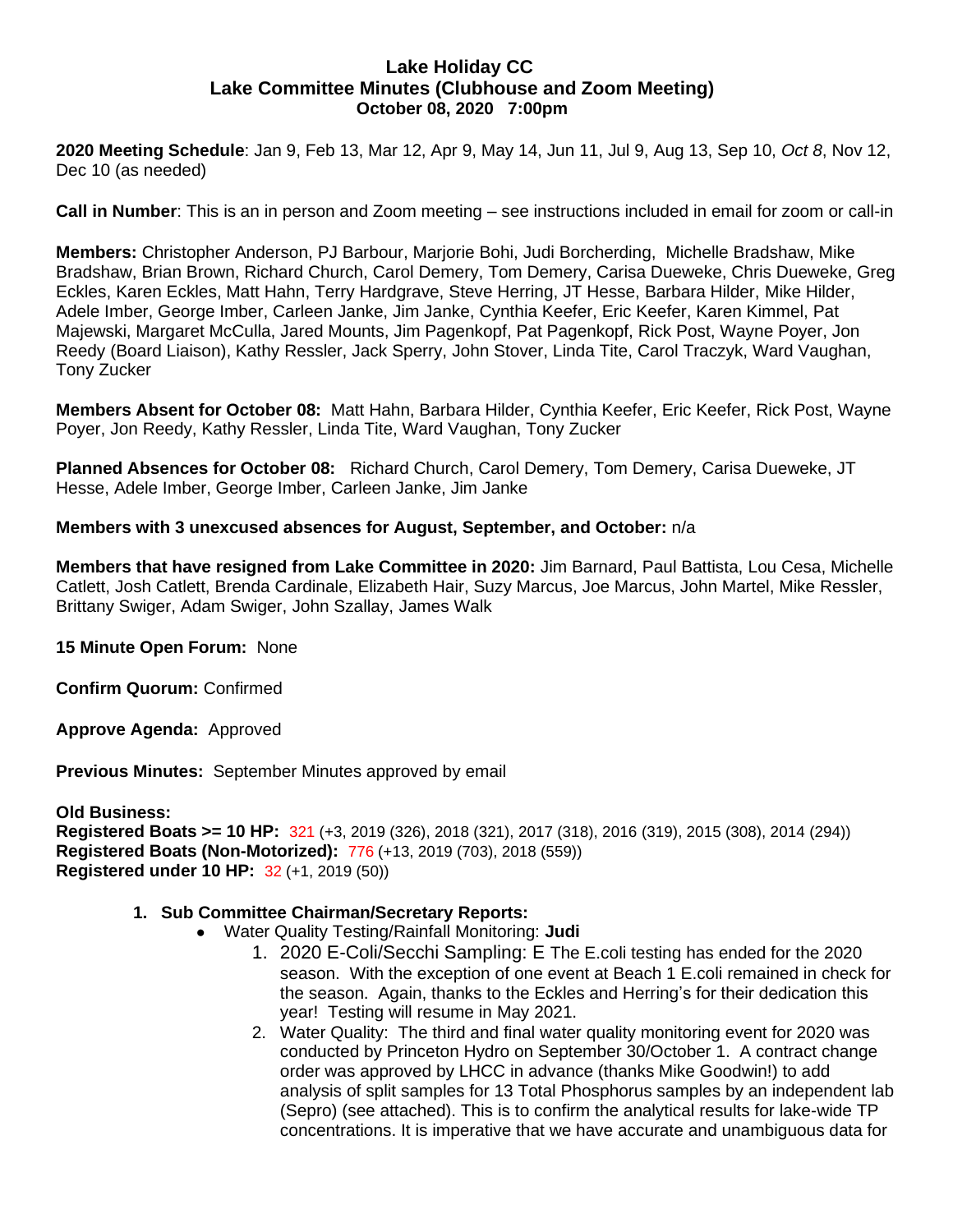lake-wide phosphorus levels in order to make decisions on the future approach for phosphorus management.

- 3. Steve Herring believed that Friends of the Shenandoah may have also collected an additional sample to recheck the phosphorus level as well, he will follow up with them to verify and request the result if testing was done.
- Algae Bloom? The good news is the "brown filamentous algae bloom onset" that was observed lake-wide during Labor Day Weekend quickly dissipated early the following week (less sunlight!). There has not been a major algae bloom in Lake Holiday during 2020. We continue to watch lake conditions during the soon expected "Fall lake turnover".
- Aqua Customer Advisory Council: **Steve** no new updates
- Rules, Regulations & Enforcement: **Margaret**
	- 1. Revised PRP3 changes for approval (including pontoon boat headlights, seaplanes, conformity to revised PRP15) (attachments)
	- 2. Revised PRP15 (approved at September meeting for submission to Board) (attachment)
	- 3. Judi Borcharding requested that wording be removed in Section E which notes specific examples of sports considered high speed water activities including wake surfing. The committee discussed and came to the agreement to remove all specified examples and simply leave the wording "high speed water activities."
	- 4. Chris Dueweke researched the concern of seaplanes potentially landing on our lake. He noted in an emergency, the FAA and state of Virginia says it is legal for them to land regardless of our PRPs. He also said regulations state pilots are not to land anywhere unsafe, given the size and recreational use of our lake, it appears unsafe unless in an emergency. Lake Holiday is not of the current Virginia map of safe waterways to land a plane. Once a plane lands on water, boating rules apply. The committee concluded inclusion of this in the PRP is not needed or recommended as based on the information noted above.
- Newsletter/Communications: **Karen**
	- 1. Committee request for newsletter ideas for October the fishery subcommittee will inform about the date of stocking once scheduled so it can be included in the newsletter or an email blast. The recent newsletter included the article on proper leaf disposal and keeping drainage ditches clear of leaves and debris as discussed last month. There is no board meeting in October.
- Fishery: **Jared**
	- 1. 2020 fish stocking plan as follows:
		- Smallmouth Bass  $1,200$  (4-6") fish @ \$6.00 each = \$7,200 Walleye  $1,200$  (5-7") fish @ \$3.50 each = \$4,200 Crappie  $1,000$  (3-4") fish @ \$0.85 each = \$ 850 Will communicate the stocking date upon ordering for community or LC participation. It was noted the board needs to give approval for the stocking to take place, they will ask Jon Reedy to verify if any further approval is needed electronically since there is no board meeting this month.
	- 2. SC will be looking into a Fishery Management consultant to perform increased electrofishing to give us more accurate fish counts as well as offer recommendations on stocking, creel limits, habitat improvement, etc. Simply looking to put together a list of potential candidates if approved in the future. Committee discussed whether it would require an RFP with bids or also could potentially be a part of the SAV plan being developed.
	- 3. Consideration of LC to purchase an underwater drone to help search for SAV, habitat success, fish density, etc. Could be very beneficial for future SAV and fishery management programs. Or SC could look to contract out this activity.
	- 4. Pat Majewski and Jim Pagenkopf agreed to work with the fisheries subcommittee on issues related to SAV. It was noted that any vegetation or habitat development should be done carefully and in a way to preserve the health of the lake and to balance the ways residents enjoy use of the lake.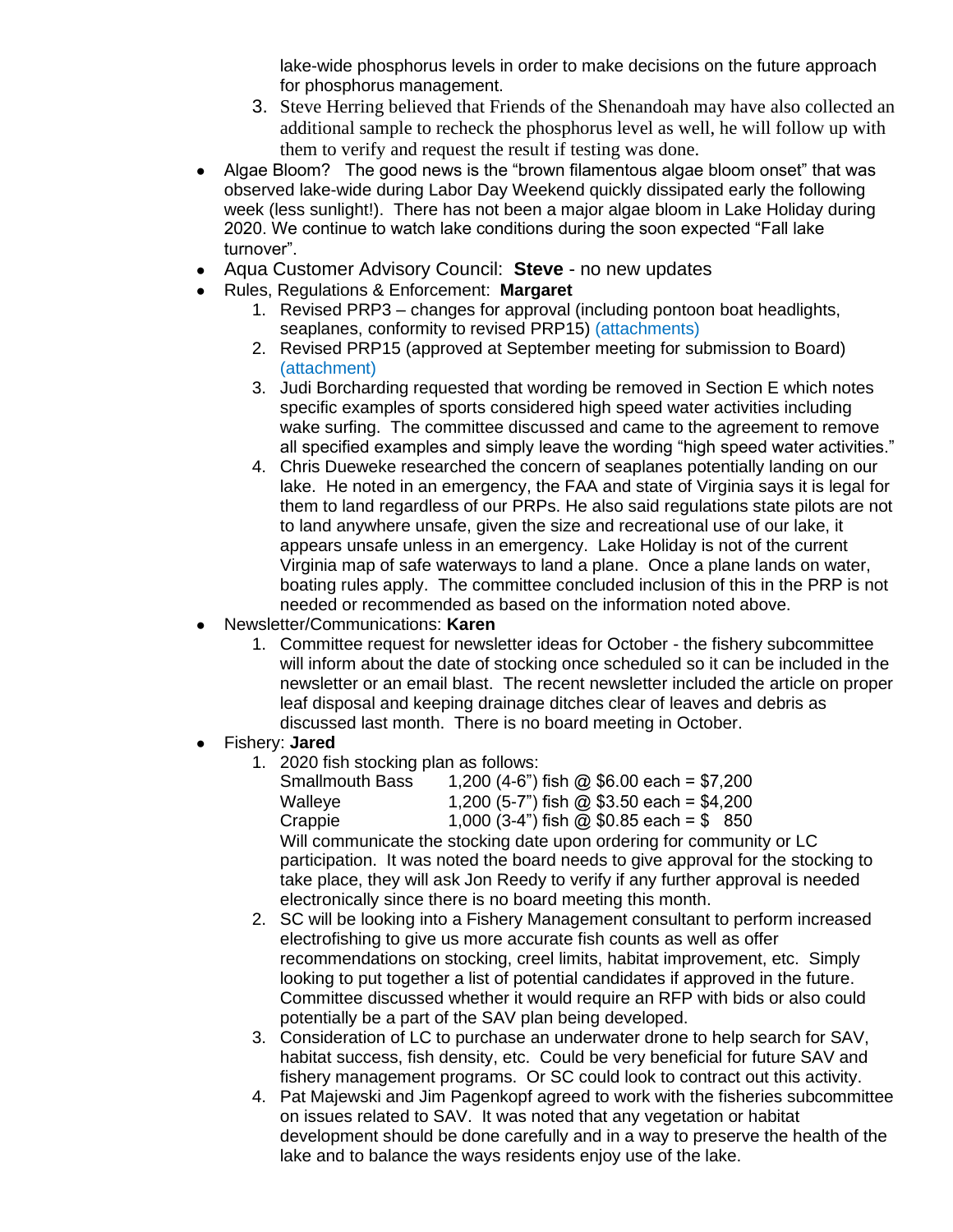- Water Fitness, Recreation and Water Sports: Ward/Karen no new updates
- Marina: **Jon**
	- **1.** The GM has requested assistance from the Marina Sub Committee to begin preparation of a Board Tab, Marina Reconfiguration Drawings, etc. The general timeline is to begin preparation of the documents ASAP with the assistance of Deep Creek Docks. Submit a late Fall Board Tab for review/approval (after election of new members). Gain Board Approval, engage Deep Creek Docks/others and LHCC Maintenance Staff, etc. to begin work late this year/early next with a Spring 2021 completion date (prior to boating season). The LC previously reviewed Draft Plans during 2019/2020 with general consensus (can't remember a definitive Motion/Vote) to move the Project forward. At the LC's direction, I did develop the attached 2021 Budget Submission (now an RRF Project). Subsequently, we also formed the Marina Sub Committee to assist the GM with this effort. To ensure transparency, I would recommend that the LC vote to continue work as outlined above. Jon Reedy was absent at the meeting, none in attendance were opposed to further work on this topic.
- Tributary/External Loading (Sediment/Erosion & Run-Off Control): **Jim**
	- 1. Best Management Practices Update: Our contractor GKY/Passage Creek, who was hired to support the BMP permit "pre-application" effort, has concluded their work. Their summary of the virtual meeting held on August 18 with regulatory agencies was provided as an attachment from the September LC meeting agenda. Next steps involve preparing an RFP for soliciting a contractor to perform the final design and permit application for the "in-lake" sediment/phosphorus catch basin BMP approach. Timing of this activity depends on findings of the behavior of lake-wide phosphorus levels during 2020. We await the recheck of TP in October before moving forward. (attachment)
	- 2. Status of Submerged Aquatic Vegetation (SAV): PH removed all four CEZ barriers on September 30 during the third sampling event. The equipment was stored by LHCC maintenance staff for possible re-installation in 2021. Interestingly, PH observed (and took pictures) of a number of SAV species growing within the "downstream" Isaacs Cove CEZ. These included native eelgrass previously planted by LC volunteers back in May. But also included non-native, nuisance plants including "fanwort" and "coontail". Both of these plants are rooted (see attached photo). In addition, PH observed a small patch of non-native, highly invasive Hydrilla in the shallow side channel in Isaacs Cove (not within a CEZ barrier). It is imperative that we keep track of SAV reemergence as the carp die off and have a SAV management strategy going forward. Also of interest – LC members visited Lake Isaac last week – located about two miles upstream of Lake Holiday on Isaacs Creek. This shallow (70 acre) lake was created in 1997 as part of a new housing development. The developer stocked the lake with 200 carp in 2014 to deal with the lake-wide intense SAV growth. SAV growth is still very intense today! We took a sample of the SAV and PH confirmed that it is Hydrilla. It is literally choking Lake Isaac. (attachment). The committee discussed various views on vegetation, both native and non-native. As noted above under the fisher subcommittee tab, Pat and Jim volunteered to work with the fishery subcommittee further on the topic of reemergence of SAV.

**New Business:** 

1. Board Liaison Update: **Jon Reedy** (President/GM Report Highlights, Treasurer Report, etc.) - Pat Majewski provided an update as Jon was unable to attend the meeting.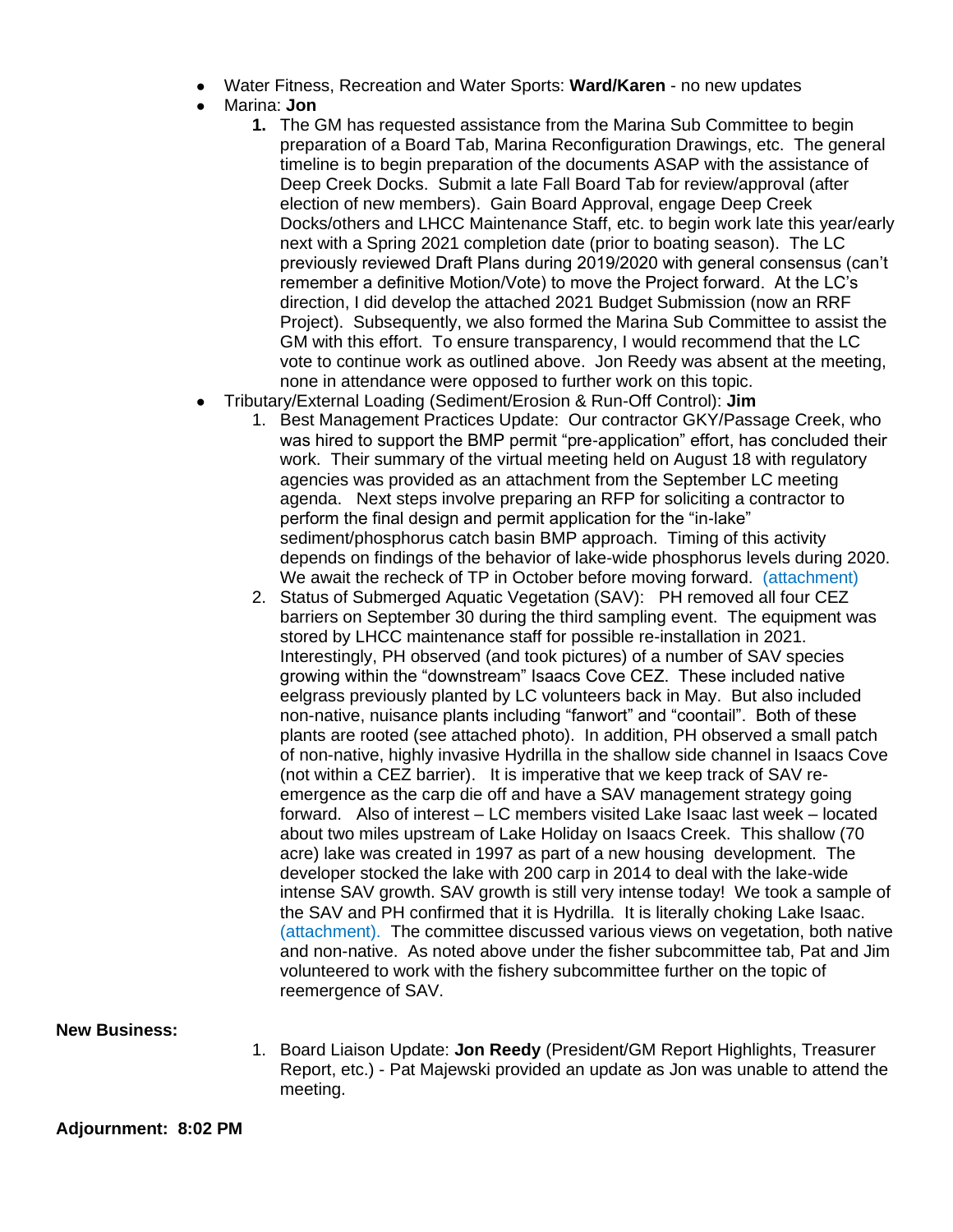### **LAKE HOLIDAY COUNTRY CLUB**

AGENDA - TechComm Organizational Meeting Date: 11/09/2020 at 7:00 p.m. at the LHCC Clubhouse

Present: Anthony Morelli, John Stover, Juan Hernandez Absent: Liaison: Elizabeth Hair

| <b>Topic:</b>                                                                   | <b>Discussion:</b>                                                                                                                                                                                                                                                                                                                                                                                                                                                                                                                                                                                                                                                                                                                                                                                                                                                                                                                                                                                                                                                                                                                                                                                                                                                                                                                                                                                                                                                                                                                                                                                                                                                                                                                                            |
|---------------------------------------------------------------------------------|---------------------------------------------------------------------------------------------------------------------------------------------------------------------------------------------------------------------------------------------------------------------------------------------------------------------------------------------------------------------------------------------------------------------------------------------------------------------------------------------------------------------------------------------------------------------------------------------------------------------------------------------------------------------------------------------------------------------------------------------------------------------------------------------------------------------------------------------------------------------------------------------------------------------------------------------------------------------------------------------------------------------------------------------------------------------------------------------------------------------------------------------------------------------------------------------------------------------------------------------------------------------------------------------------------------------------------------------------------------------------------------------------------------------------------------------------------------------------------------------------------------------------------------------------------------------------------------------------------------------------------------------------------------------------------------------------------------------------------------------------------------|
| 1 - Agenda                                                                      | Review and approval of the meeting agenda.                                                                                                                                                                                                                                                                                                                                                                                                                                                                                                                                                                                                                                                                                                                                                                                                                                                                                                                                                                                                                                                                                                                                                                                                                                                                                                                                                                                                                                                                                                                                                                                                                                                                                                                    |
| <b>MINUTES:</b>                                                                 | Agenda approved as submitted.                                                                                                                                                                                                                                                                                                                                                                                                                                                                                                                                                                                                                                                                                                                                                                                                                                                                                                                                                                                                                                                                                                                                                                                                                                                                                                                                                                                                                                                                                                                                                                                                                                                                                                                                 |
| 2 - Chairperson<br><b>Selection, Meeting</b><br>Date & Time<br><b>Selection</b> | Make selections.                                                                                                                                                                                                                                                                                                                                                                                                                                                                                                                                                                                                                                                                                                                                                                                                                                                                                                                                                                                                                                                                                                                                                                                                                                                                                                                                                                                                                                                                                                                                                                                                                                                                                                                                              |
| <b>MINUTES:</b>                                                                 | Day Selection = 2nd Tuesday of the month $@ 7:00 p.m.$                                                                                                                                                                                                                                                                                                                                                                                                                                                                                                                                                                                                                                                                                                                                                                                                                                                                                                                                                                                                                                                                                                                                                                                                                                                                                                                                                                                                                                                                                                                                                                                                                                                                                                        |
|                                                                                 | Chairperson = Chair & Co-Chair: Anthony Morelli & Juan Hernandez.                                                                                                                                                                                                                                                                                                                                                                                                                                                                                                                                                                                                                                                                                                                                                                                                                                                                                                                                                                                                                                                                                                                                                                                                                                                                                                                                                                                                                                                                                                                                                                                                                                                                                             |
| 3 - Website Status,                                                             | Discuss status of website, features, and user directory and property directory clean-up update.                                                                                                                                                                                                                                                                                                                                                                                                                                                                                                                                                                                                                                                                                                                                                                                                                                                                                                                                                                                                                                                                                                                                                                                                                                                                                                                                                                                                                                                                                                                                                                                                                                                               |
| <b>Updates</b>                                                                  | Also -- Products/Payments Updates, Active Forms Updates, Facebook Page Access, MailChimp-Twilio-<br>Wordpress Integration.                                                                                                                                                                                                                                                                                                                                                                                                                                                                                                                                                                                                                                                                                                                                                                                                                                                                                                                                                                                                                                                                                                                                                                                                                                                                                                                                                                                                                                                                                                                                                                                                                                    |
| <b>MINUTES:</b>                                                                 | - Anthony will continue working to get newsletter articles on the website. Due to time constraints,<br>priority will be getting the text of the article posted, however, they will be "prettied-up" as time allows<br>(photos and graphics and such).<br>- Boat Test scheduled to launch on the website January 1st, 2021. All exams done online or otherwise<br>arranged to do on paper with the office.<br>- Facebook Page Access. We need to regain control of the Facebook website. We've tried, but there are<br>still some questions. We will explore our ability to contact Facebook with the office staff and provide<br>whatever necessary business documents to get control.<br>- Mailchimp fully implemented and in use.<br>- Text alerts still pending. Next step internally is to provide a form for people to sign up for text alerts and<br>then work the implemented Twilio work behind the scenes for future launch.<br>- Products/Payments, built a new WP plug-in to add cost of credit card process fee as a separate line item.<br>This will launch in 2021. We will also be adding additional fee-types that are allowed to be paid online.<br>What do we need to tighten up continuity for payments in terms of addresses, lot numbers, et cetera?<br>Coordinate w/office. Perhaps on the checkout page, even though one property, perhaps we can add a<br>notes section to explain the multiple properties for which payment is being made. We have options. We<br>need to explore.<br>For Forms, goal should be to make the website the go-to place for organizing and managing certain types<br>of documents (camping spots, beach rentals, clubhouse rentals, et cetera) and move away from paper<br>files AND website management. |